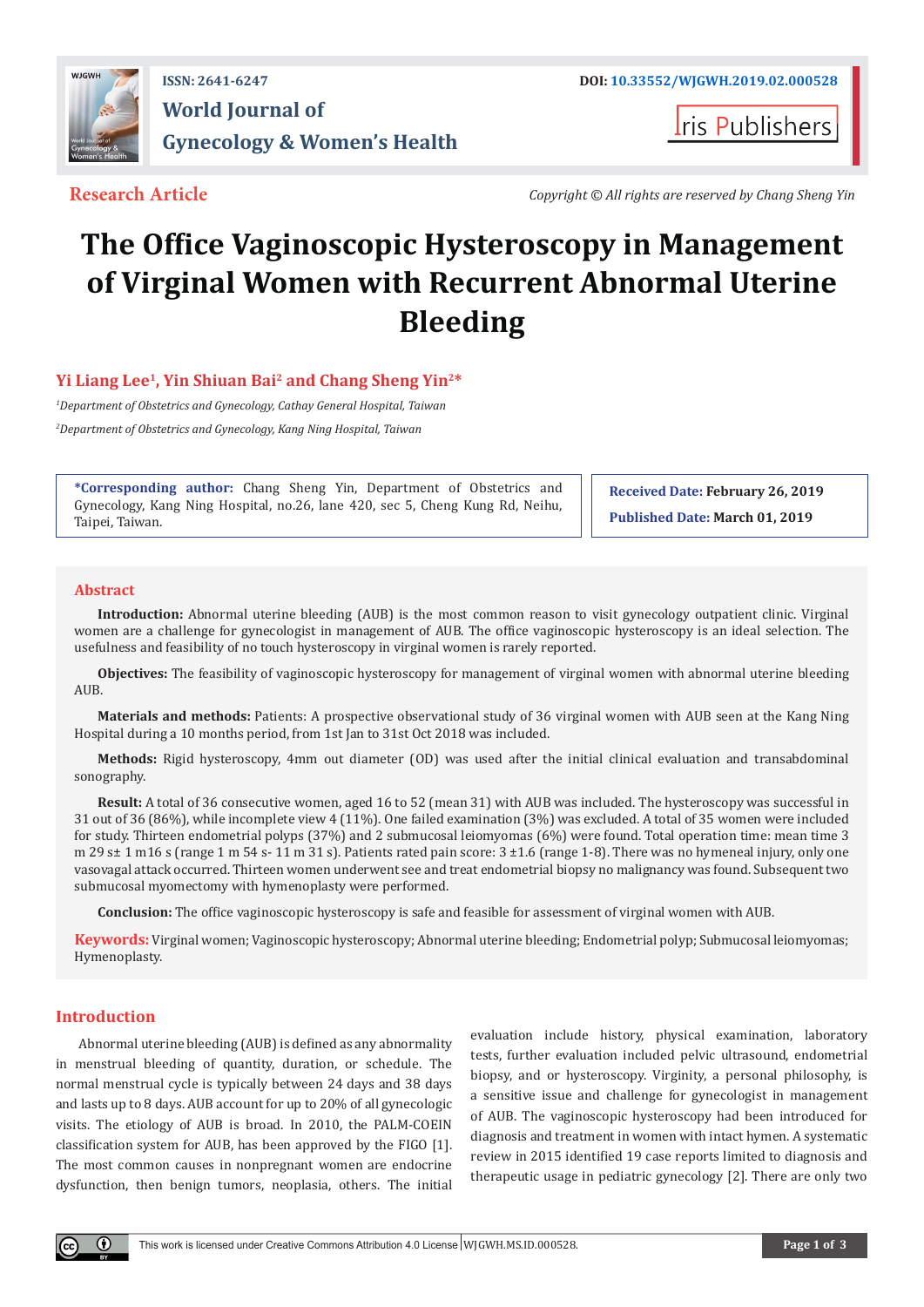case series reports in adult women [3,4]. In this study we assessed the usefulness and feasibility of vaginoscopic hysteroscopy for management of virginal women with AUB.

#### **Materials and Methods**

#### **Patients**

A prospective observational study of 36 women, aged 16 to 53, who declared virginity with abnormal AUB who agree to examination at the Kang Ning Hospital during a 10 months period, from 1st Jan to 31st Oct 2018 was included.

#### **Exclusion criteria included**

Bleeding from cervix and vagina, history of bleeding dyscrasias, use of anticoagulant medications, use of hormonal replacement therapy or oral contraceptive pills, clinical examination showing no other pelvis organ pathology.

#### **Methods**

The vaginoscopic rigid hysteroscopy was performed after the initial clinical evaluation and transabdominal ultrasound examination. All procedures were usually performed in proliferative phase using a 4mm continuous flow hysteroscope. The detailed procedure of the vaginoscopic hysteroscopy had been reported previously [5]. No preoperative medications or routine prophylactic antibiotics was given. The result of hysteroscopic procedure was defined as complete (clear view of cavity and both tubal ostia, cervical canal, cervix), incomplete (part of cavity obscured), and failed examination (pain, or difficult entry). At the end of the examination in thirteen women, the hysteroscope tip was agitated within the endometrium in order to obtain a tissue sample from manual vacuum aspirator (MVA). Endometrial biopsy was performed using a sharpened tip of 4mm flexible Karman cannula which is inserted into the uterus through the hysteroscopy out sheath after removal of telescope. Immediately after each procedure patients rated the visual analog scale scores (range 0-10).

All authors followed The Declaration of Helsinki: ethical principles for medical research involving human subjects. The hospital ethics committee approved this study (KNH107-11). All patients who undergoing these procedures had a signed informed consent. All data was analyzed using the Microsoft Excel software. Mean  $\pm$  SD were calculated for age, BMI, operation time, and percentage was calculated for distribution of age, BMI, correlation between hysteroscopic finding.

#### **Result**

A total of 36 consecutive women, aged 16 to 52 (mean  $31 \pm 10$ ) with AUB was included. The hysteroscopy was successful in 31 out of 36 (86%), incomplete view in 4(11%). One failed examination (3%) was excluded for analysis. Nine women underwent concomitant endometrial biopsy and no malignancy was found. The detailed of the 35 women were included for study.

Total operation time: mean 3 minutes 29 second ± 1 minute16 seconds range 1 minute 54 seconds- 11 minutes 31 seconds. Patients rated pain score:  $3 \pm 1.6$  (range 1-8)

Thirteen endometrial polyps (37%) and 2 submucosal leiomyomas (9%) were found. There were no vulva and vaginal injury, but one vasovagal attack occurred during hysteroscopic examination and with endometrial biopsy. There is no other complication. Two women (43, 34-year-old) underwent hysteroscopic myomectomy at another session and hymenorrhaphy were done after surgery.

#### **Discussion**

The gynecological examination in women with intact hymen is usually incomplete. AUB a common and alarming symptom, the differential diagnosis is broad. Pelvic ultrasound is usually the initial modality for imaging uterine pathology in women with AUB. Two basic gynecologic ultrasound imaging scanning approaches are: transabdominal and transvaginal. Transabdominal sonography is difficult to evaluate the uterus with retroverted or retroflexed position, but still is the mainstay of endometrial evaluation in women with intact hymen. Several historically instruments had been tried, such as a modified Foley catheter by Redman, a balloon vaginoscopic by Terruhn, in 1990 Major used a No.26 Fr. Resectoscope with continuous fluid irrigation as vaginoscopic approach [5]. The usefulness on vaginoscopic approach for diagnosis and treatment had been reported in adolescent girls by a systematic review by Johary el al. [2]. Current vaginoscopic minihysteroscopy (less than 5mm) is an ideal tool for management of AUB in virginal women. The 4 mm hysteroscope we used in this study is the same diameter of internal cervical os. Previous two case series studies by Xu D and Küçük T reported a total of 40 women with heterogenous indications while only 21 of them was AUB [3,4]. To the best of our knowledge, our case series is the largest one ever reported. In this study, our successful rate was 97%, only one failed. It is comparable to previous 2 case series. The resistant cervix, in fact, distorted cervical canal, and angulation between uterine corpus and cervix, is the most common causes of failure. Some difficulties may encounter in anteflexed or retroflexed uterus that have to be overcome. Xu advised pressure applied above the symphysis if the uterus is anteflexed, and retroflexed put fingers in patient' rectum to apply pressure to move the uterus to a mid-position [3]. Küçük T recommended the obstetric McRoberts maneuver to downward placement of the uterus [4]. The best position of the uterus for hysteroscopy is mid-position [6]. There are still several obstacles: patients' comprehension, potential hymeneal injury, and image quality.

In this study we found endometrial polyps were most frequent structural causes of AUB in virginal women following by submucosal leiomyomas. In our study 13 women permitted undergoing the see and endometrial biopsy, normal endometrium was found. In our report two submucosal myomectomy with concomitantly hymenoplasty were performed. There is a concern about hymenoplasty after a torn hymen during hysteroscopic myomectomy. While in virginal women with management of AUB, a potential hymeneal injury needs to be discussed. Virginity is a personal philosophy.

The virginity rate is differing greatly between Eastern and Western society. In Eastern society like Taiwan, there is a lot